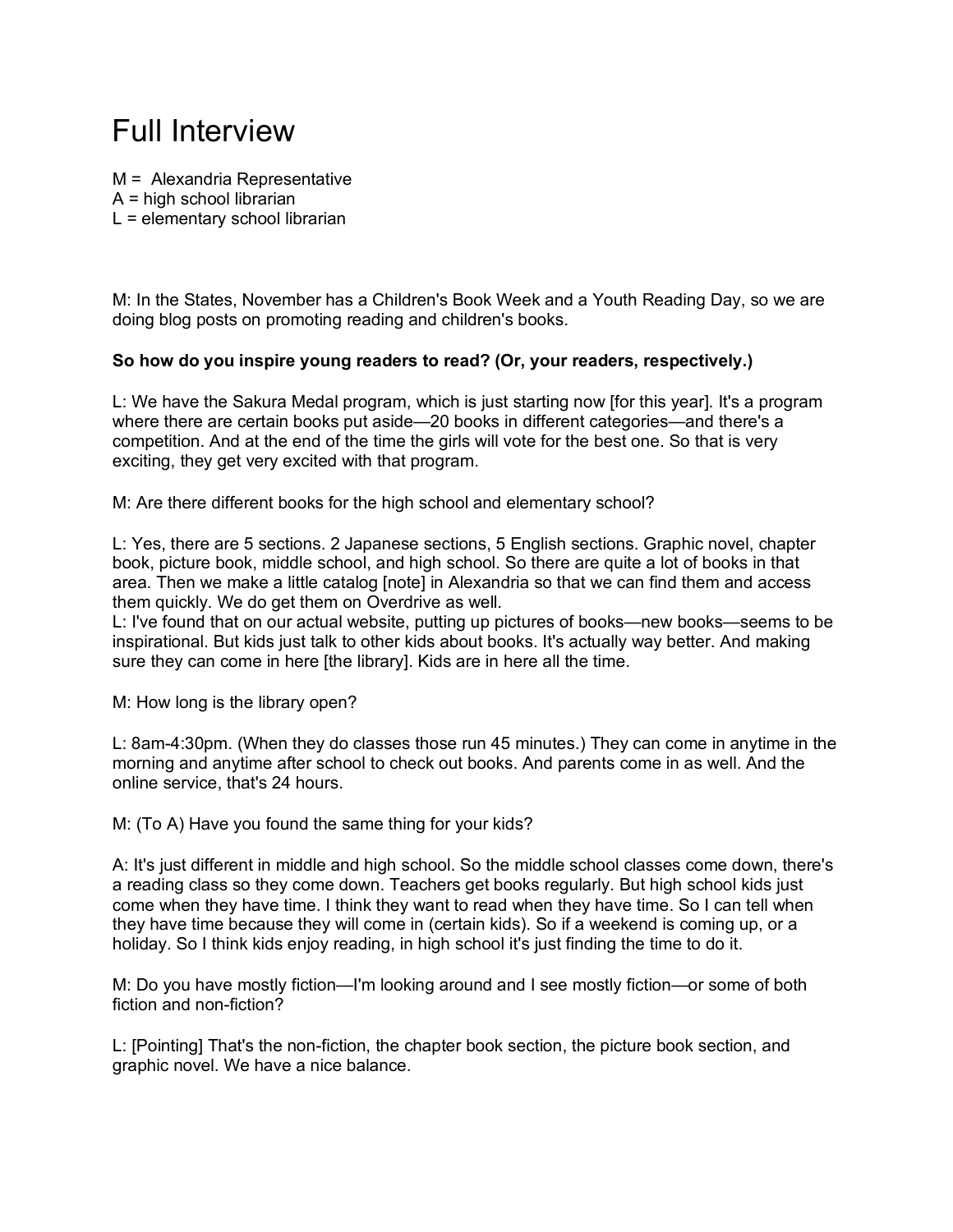A: I think I probably have more fiction, because they are looking for more pleasure reading, to escape.

M: They are already studying a lot for their classes I'm sure.

A: I know the elementary school uses a lot [of books] of their units of inquiry.

L: Well for the lower level stuff—most kids will go to the internet for information. Just to have it at an easier level [in the library], is the advantage—and the pictures.

But they still prefer to go to the internet I have to say. If you give them a choice they go to the internet first. So it's a different world really. I would say most children come in here to pick fiction pleasure books. Unless the teachers check out all the books down here. You know, the library you are here to support the teachers, as well as just the students. We just had 8 books on ancient civilizations taken out.

A: We also order books if they request it—students, teachers, or parents.

M: So if a teacher is teaching a certain section...

A: Or if they just want a book to read. We just had a workshop, and there are always books that are mentioned, so then you end up buying those books.

## **M: What are your go-to books to get students reading? Are there a specific few you start with?**

L: Anything in a graphic novel, they'll take that. Then there's always the series, this year my goal is to make sure they know some series and authors, so we're really kind of pushing that. But a graphic novel really. Well and like Harry Potter, or Warriors, or anything by [Rick] Riordan, are a good go-to if anyone wants a series. And that seems to be quite good. So we get in lots of new series.

M: Are there a couple graphic novels off the top of your head?

L: Well anything by Raina Telgemeier, and Babysitter's Club, Baby Mouse, Dance Class—those are never in the library. But I would recommend the Sakura Medal books. I push those every year. Those are what I push that might bring in new authors, then we might get a whole lot of books by the same author.

A: And they only take the first book in a series, for that [the Sakura Medal], so that introduces them to a series.

M: Do you have a favorite among past winners of the Sakura Medal?

L: I'm busy reading this year's one at the moment, so last year's have all gone away [from mind] a little bit, but I mean there's quite a lot of picture books that I remember. Ida, Always won last year, it was so sad, everyone cries when they read it, I remember that one particularly. It's ones I'm reading at the moment that spring mostly to mind!

Ms. Bixby's Last Day, I've enjoyed, it's a British novel. There are so many really. I'm enjoying Wish [Barbara O'Connor], I just finished that. The Explorer [Katherine Rundell?].

M: Can I find those listed online?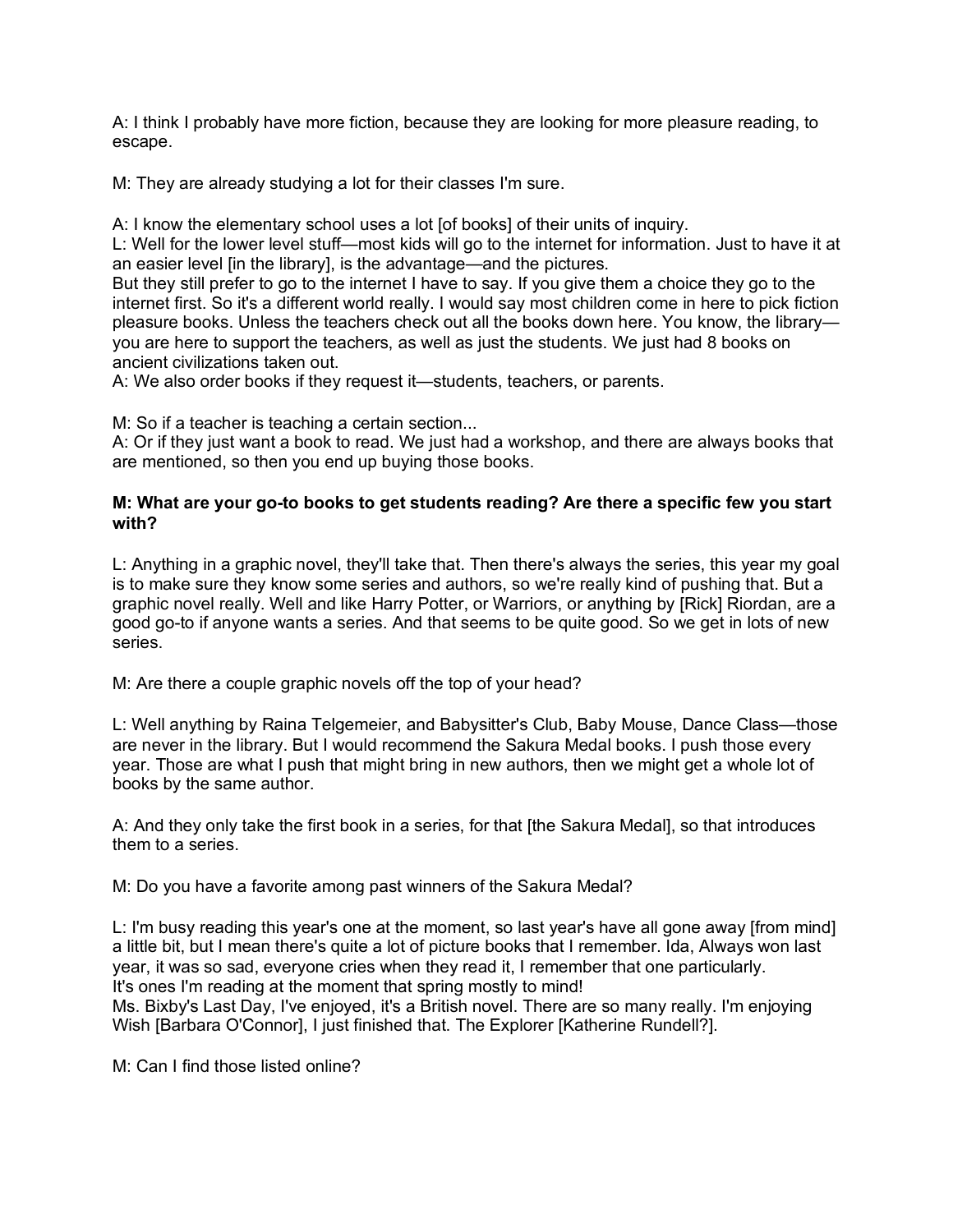L: You can just google 'sakura medal' and there's a website.

[https://sakuratest.weebly.com/2018-nominees.html]

I would not recommend last year's winner, it was awful. And the only reason it won was because it was popular with the boys, and there were a lot of boys books. It was about zombies, and not a single girl at our school voted for it. So I wouldn't say I recommend you always read the winner. But Ida Always was a winner.

M: A, do you have any particular books you use/recommend?

A: No, it's really hard because kids like to read science fiction and fantasy, which I don't like, so I can't give them recommendations. I usually ask them to name some books they've read recently, then I can kind of help them figure it out. I always feel like that level is a bit more personal in some ways, like they get fixated on what they want to read. Usually I have them talk with their friends to figure it out. And there are actually a lot of girls who want to help their friends find books.

L: It really seems to be word of mouth. They're in here talking about books, they'll take more interesting in what their friend says. I mean, I can show books and do book talks, but sometimes if nobody picks it up, nobody... but it one person picks it up, it kind of goes around.

A: And then if they can't check it out for a while, it makes it even more interesting.

M: Do you allow them to place holds?

L: Yes. The system does well with that, they can do 2 holds. We have a 'new books' section, the books are new and they aren't allowed to take those books out. And they fill in a list. So there are 5 names that can go on the list, the first person will get the book when it comes up for that section. And that is quite exciting. Sometimes I think they just want to write their name, to get the book first. There's a book up there now, it's 'Dog Man, Lord of the Fleas', and I put 5 sections, the girls have gone down and added 20 names. They've just done that themselves. 'We don't care that Miss L only wants 5, we're just going to keep writing'. So I've ordered another 2 copies, because it's obviously that popular. I just smiled. Usually they know. But no, they just kept writing.

M: Just in case!

L: That's right. The fact that you're number 20 on the list doesn't seem to make anybody care. But it's good, because I know I have to order more.

## **M: What is the most popular children's book at your school?**

L: Any graphic novel. Smile or Drama or Sisters, I couldn't pick between them, or Dance Class. So Raina Telgemeier, or Babysitters or Dance Class. And it wouldn't be just one book. I mean, Harry Potter is popular, but those books [that I've just mentioned] are just checked out every day. The Warriors are very popular, the cat books, they go through a quick phase, but probably nothing like Raina Telgemeier. If she turned up here they'd worship her I suppose.

M: She should!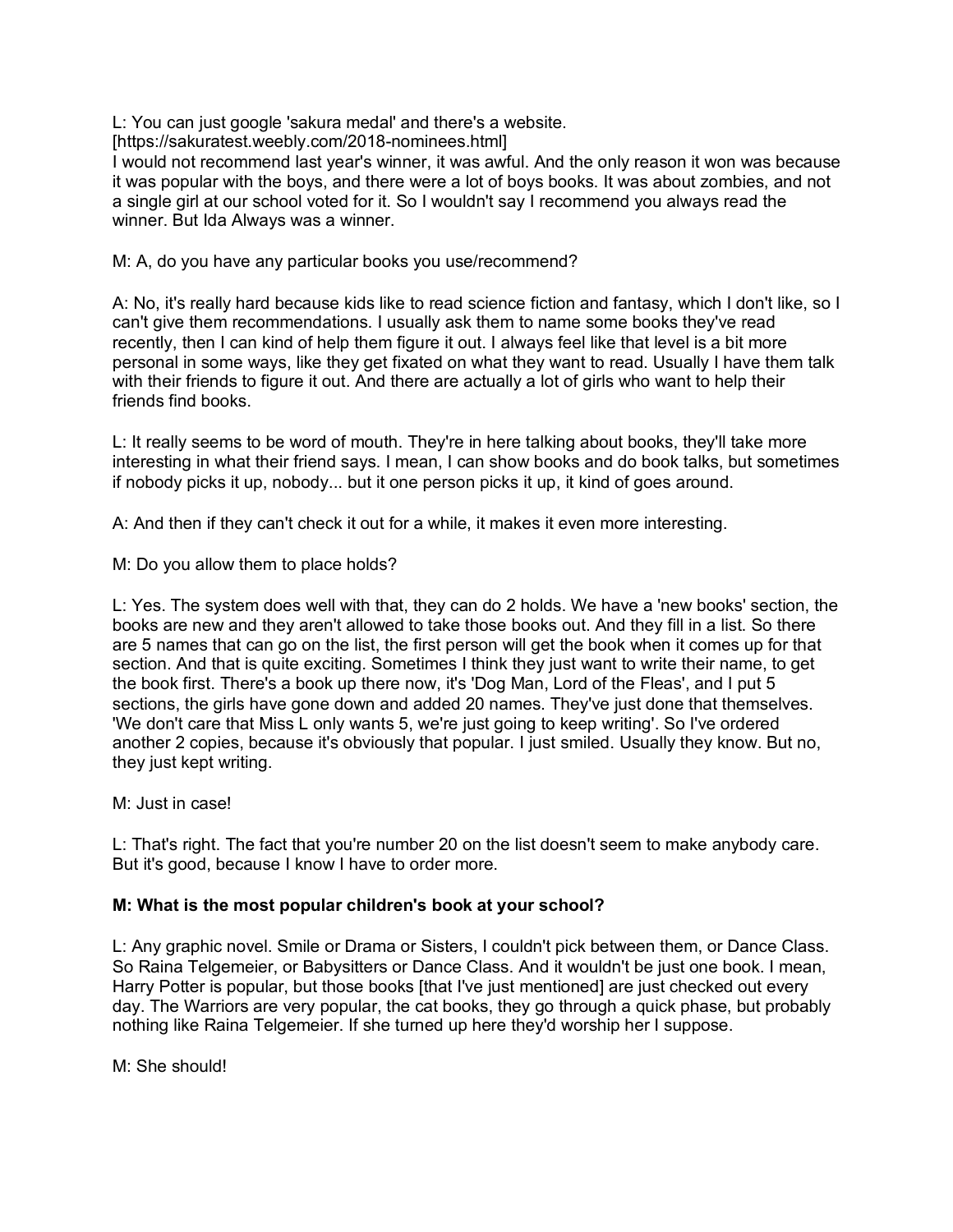L: I know, I've asked her, I've written on her website and never had a reply. She probably doesn't need to. Perhaps she's a very quiet person, who doesn't want to travel to Japan.

M: A, what about your division?

A: No, I don't think there's any one book. At this point, I think it depends, there are so many different reading levels and grade levels, that it's hard to... it's different when they are younger, because they tend to want to do whatever everyone else thinks is popular. There [in my division] they've figured out what they like, usually, and plus especially with our English language development program, kids know their reading level, so they try to find books at their level. The kids scrutinize what they are looking for, carefully.

M: Do you use a reading level program to rate the books?

A: Just Lexile scores. We put it in the system as well. Then the kids can find it.

M: Do you put stickers on the book?

A: We physically write it on the first page, but also we put it in the main catalog, so it will show up, or they can Researcher it.

L: I don't, but I've noticed that you [A] do so that's great. But it's available for teachers, so they can see through Alexandria. I prefer kids to come in here and not be reading at a level. Because it's all level in their classrooms, so when they come in here they can go easy, they can go hard. Here, you be a risk taker, you take what you want. I'm not going to say 'no you can't have it'—I mean, obviously, if it's something, you know.. we might look at it, we might say 'do you want to read it, do you really like it?' you know, and sometimes they go 'no, I don't actually'. I try not to, I dissuade anybody who comes in here and says 'can you please find me a book at level M?' I go 'No'. Let's find a book that you might like.

M: Do the kids ever cross libraries?

L: At grade 6... we have grade 6 here, and they are going to be coming up to Sakura Medal soon, next week, and after this month... Grade 6's can ask me for any book that's up there and I'll get it, but we don't just let them go in there, because that's not their school. They are in elementary school. But after Christmas, they can go up and get the middle books. High school comes down here a lot though, the ELA teachers will bring kids down, come and check out books for them, so they might come in that way—usually with a teacher, I can't say that I've had a [high school] student come by themselves. They would come in with their ELA teacher.

M: Those are all the questions I have, do you have any questions about the software?

L: No, I mean it seems very, a lot of responses quite well whenever we have a problem. It does what we need it to do. I mean when you look at some of the newer ones the look of it is a bit static. Some of the other are very whizzy, but then you pay for that. That's the only thing. It works for everything I need it to do, and I know there are things it can do I don't know what they are. It works, it meets the needs of our library.

M: Have you considered moving to version 7?